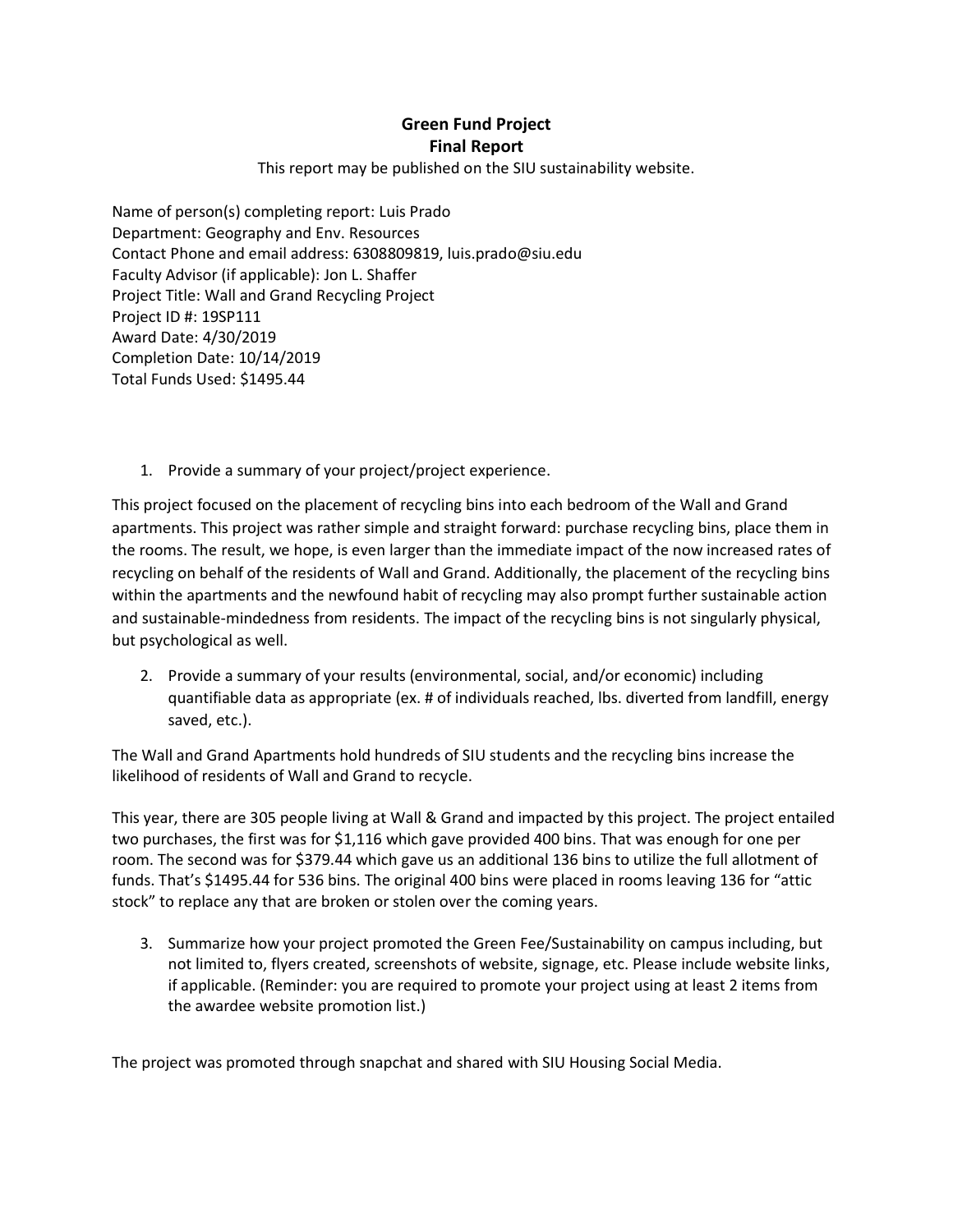4. Provide evidence of how you used the Green Fund Marker in your project.

This was used with images shared to social media.

5. Is there anything you would do differently if you were to do a similar project in the future? If so, please describe.

The project follow-up would be completed more swiftly.

6. Provide as an attachment to the email (see email address below) a minimum of 5 digital images. Images should be of high a quality as possible and be attached in jpg format, if available. Images will be used to promote interest in sustainability projects on campus and may be used on our website and in other promotional material. These can be photos of the progress of the project or the completed project. Provide captions for photos here.

Provided images are of the new Wall and Grand Recycling Bins and of Senior Geography Major Luis Prado.

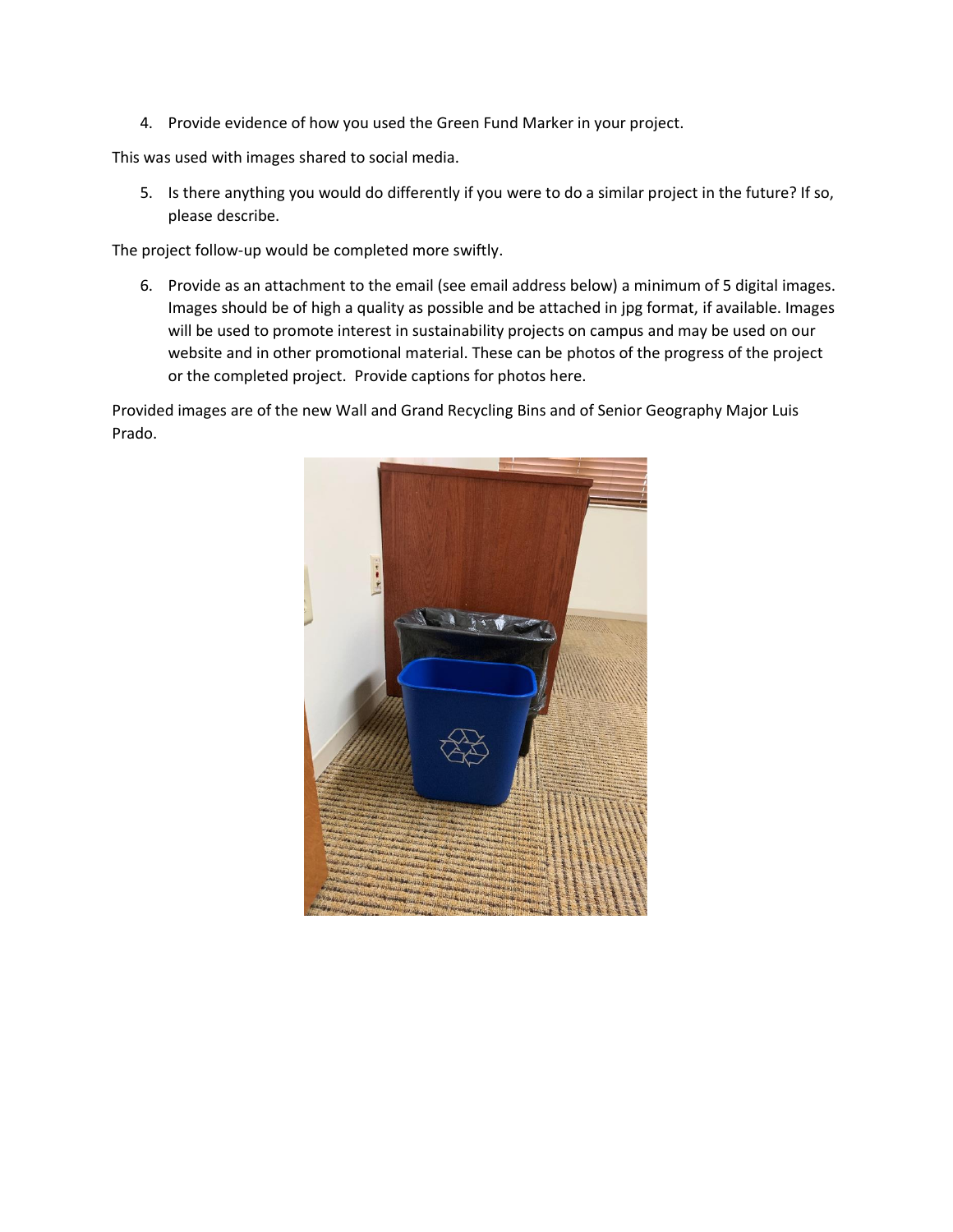

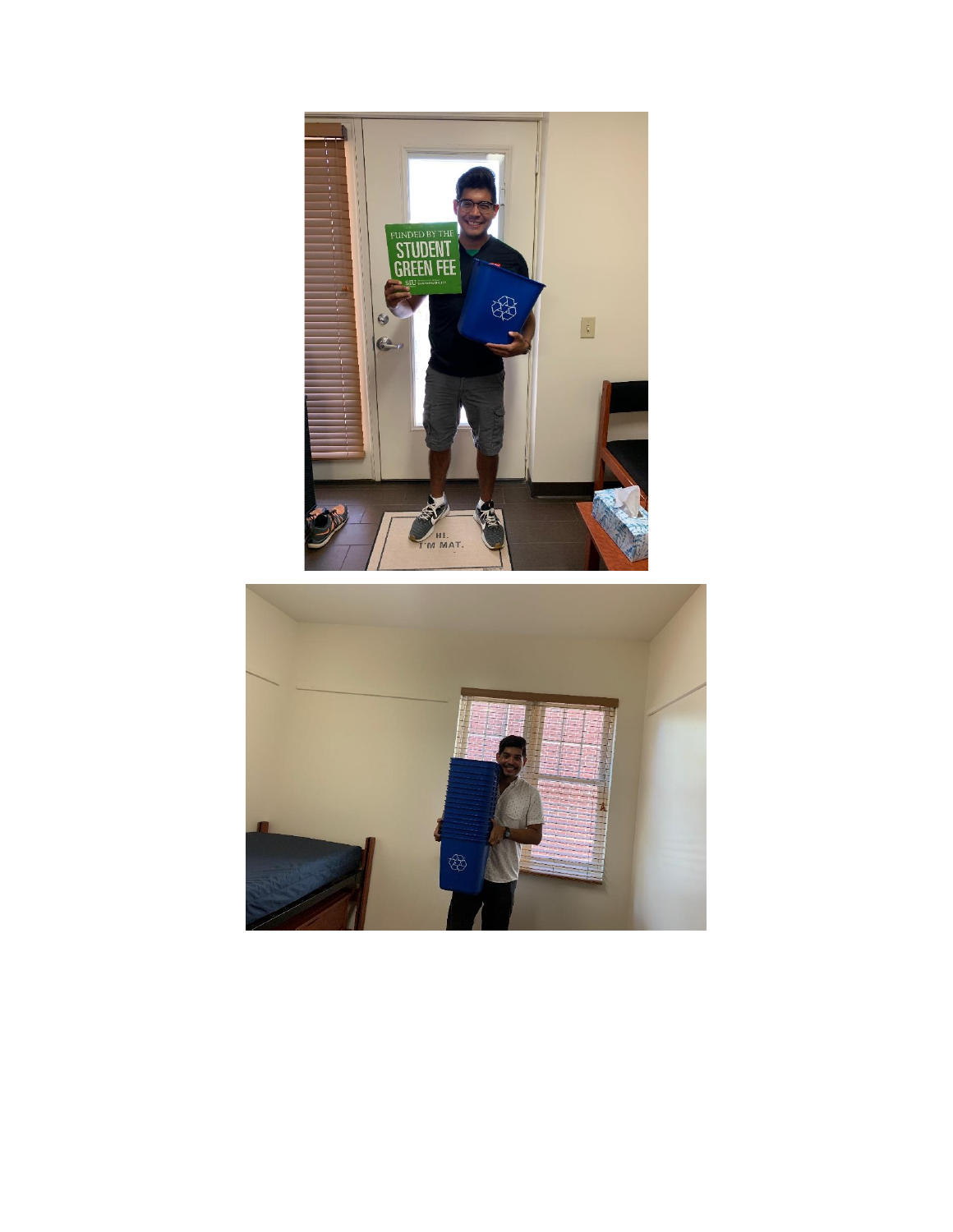

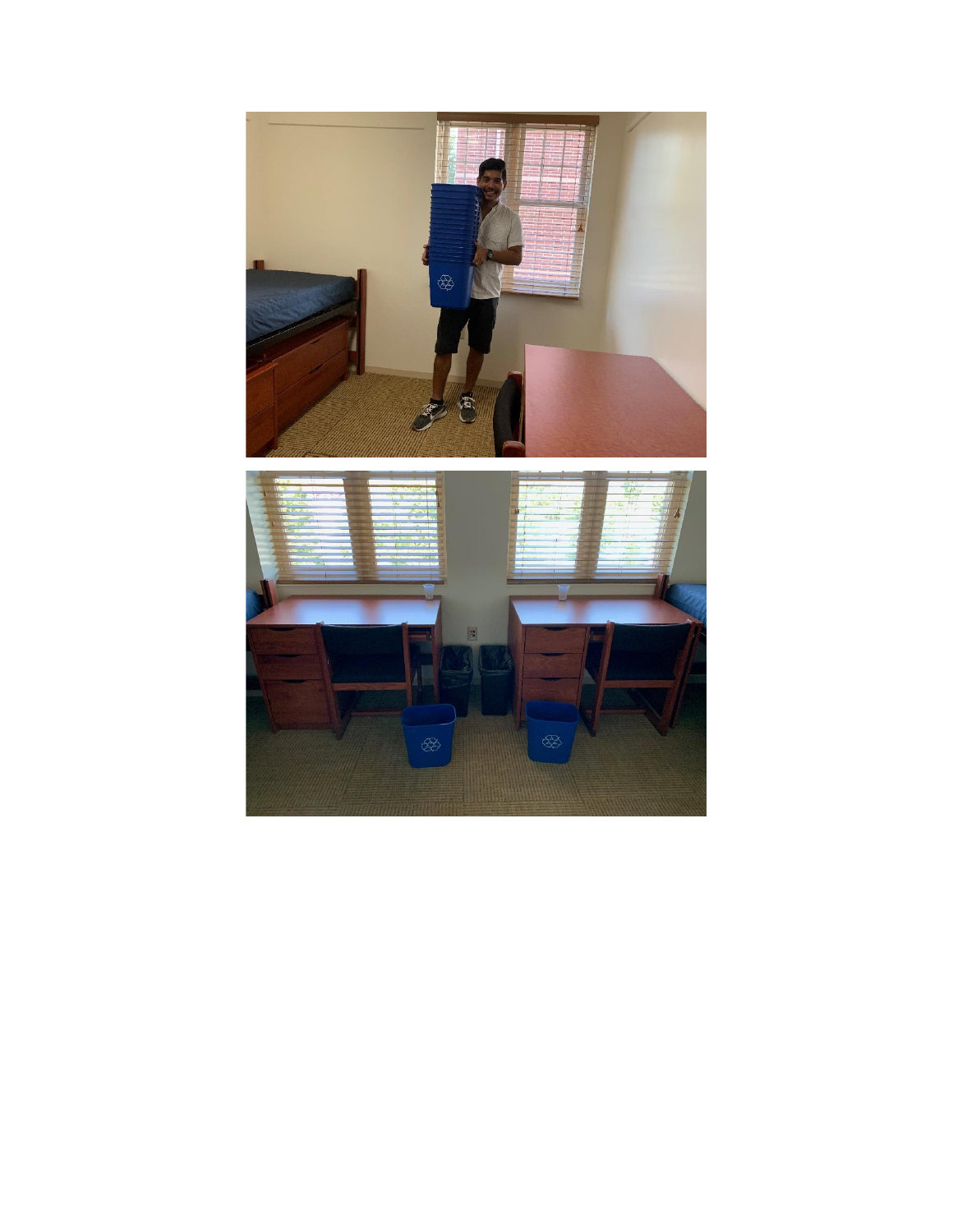